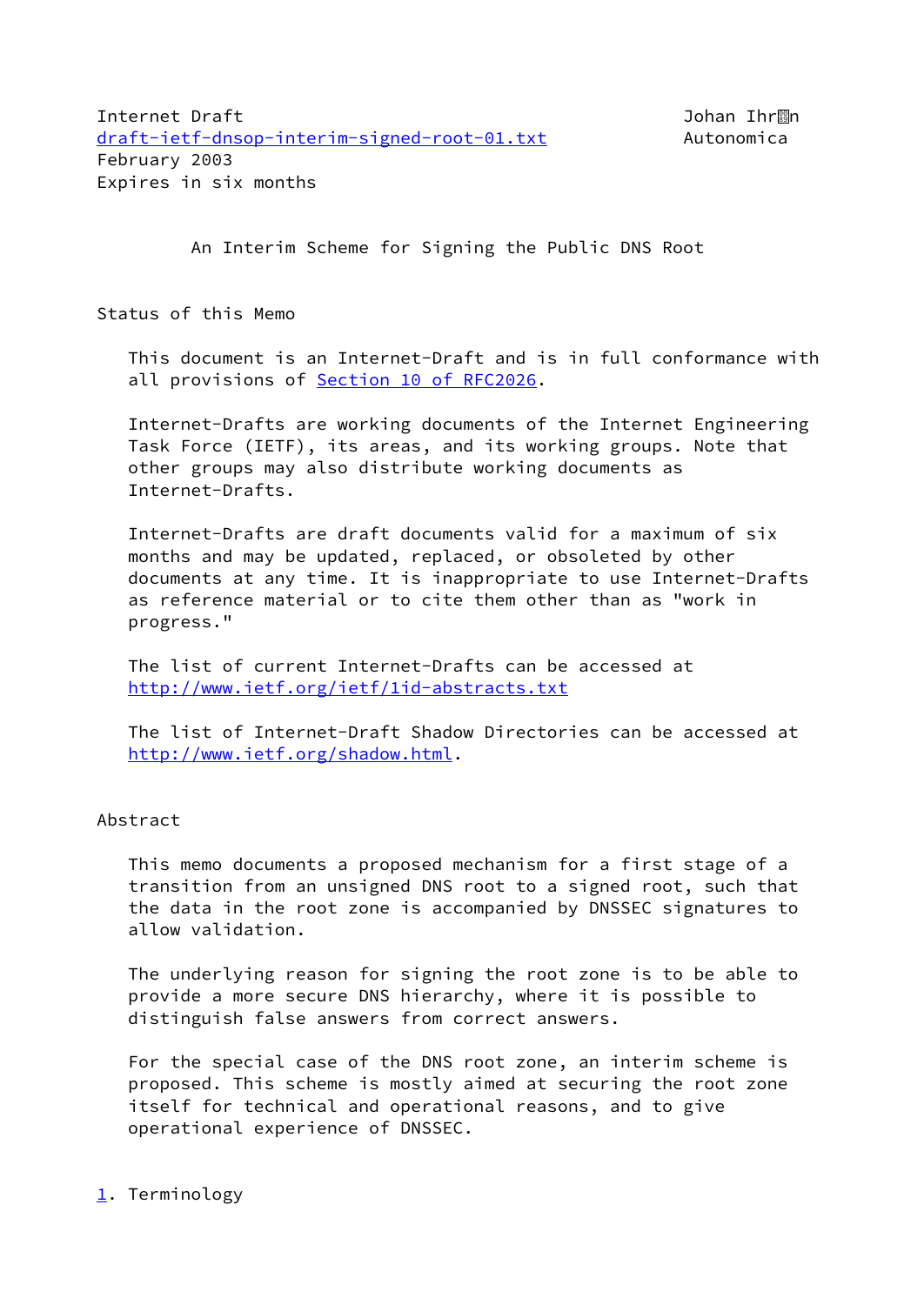The key words "MUST", "SHALL", "REQUIRED", "SHOULD", "RECOMMENDED", and "MAY" in this document are to be interpreted as described in [RFC 2119](https://datatracker.ietf.org/doc/pdf/rfc2119).

 The term "zone" refers to the unit of administrative control in the Domain Name System. "Name server" denotes a DNS name server that is authoritative (i.e. knows all there is to know) for a DNS zone, typically the root zone. A "resolver", finally, is a DNS "client", i.e. an entity that sends DNS queries to authoritative nameservers and interpret the results.

#### <span id="page-1-0"></span>[2](#page-1-0). Motivation for signing the DNS root

 In the special case of the root zone there are very strong reasons to take a slow and conservative approach to any changes with operational impact. Signing the root is such a change.

 DNSSEC[RFC2535, [RFC3090](https://datatracker.ietf.org/doc/pdf/rfc3090)] has been in development for a number of years now and still has not reached the point where the last flag day is behind us.

 However, during the years of DNSSEC development and refinement [RFC2930, [RFC3007](https://datatracker.ietf.org/doc/pdf/rfc3007), [RFC3008](https://datatracker.ietf.org/doc/pdf/rfc3008), [RFC3110,](https://datatracker.ietf.org/doc/pdf/rfc3110) [RFC3225](https://datatracker.ietf.org/doc/pdf/rfc3225), [RFC3226](https://datatracker.ietf.org/doc/pdf/rfc3226), AD-secure, Opt-in, Wild-card-optimize], the Internet has matured and more and more businesses and other organizations have become dependent on the stability and constant availability of the Internet.

 It is therefore prudent to do everything in our power to ensure that the DNS infrastructure works as well as possible and, when appropriate and possible, adding enhancements and functionality.

 The time is now right for yet another step of improvement by signing the root zone. By doing that any Internet user that so wishes will obtain the ability of verifying responses received from the root nameservers.

 Since this is new operational ground the objective is not maximum security but rather an "Internet-wide" controlled experiment with a signed root zone, where the trade off is that we utilize the fact that there are operators in place that can help even though they are not sufficiently staffed to do off-line signing in a 24x7 mode. For this reason it is fully possible to even do automatic signing, since the purpose is to ensure that DNSSEC works operationally with a signed root zone and gain experience from the exercise.

 It should be pointed out, however, that the experimental part is only the added DNSSEC records. The traditional records in the root zone remain unchanged and the new records will only be visible to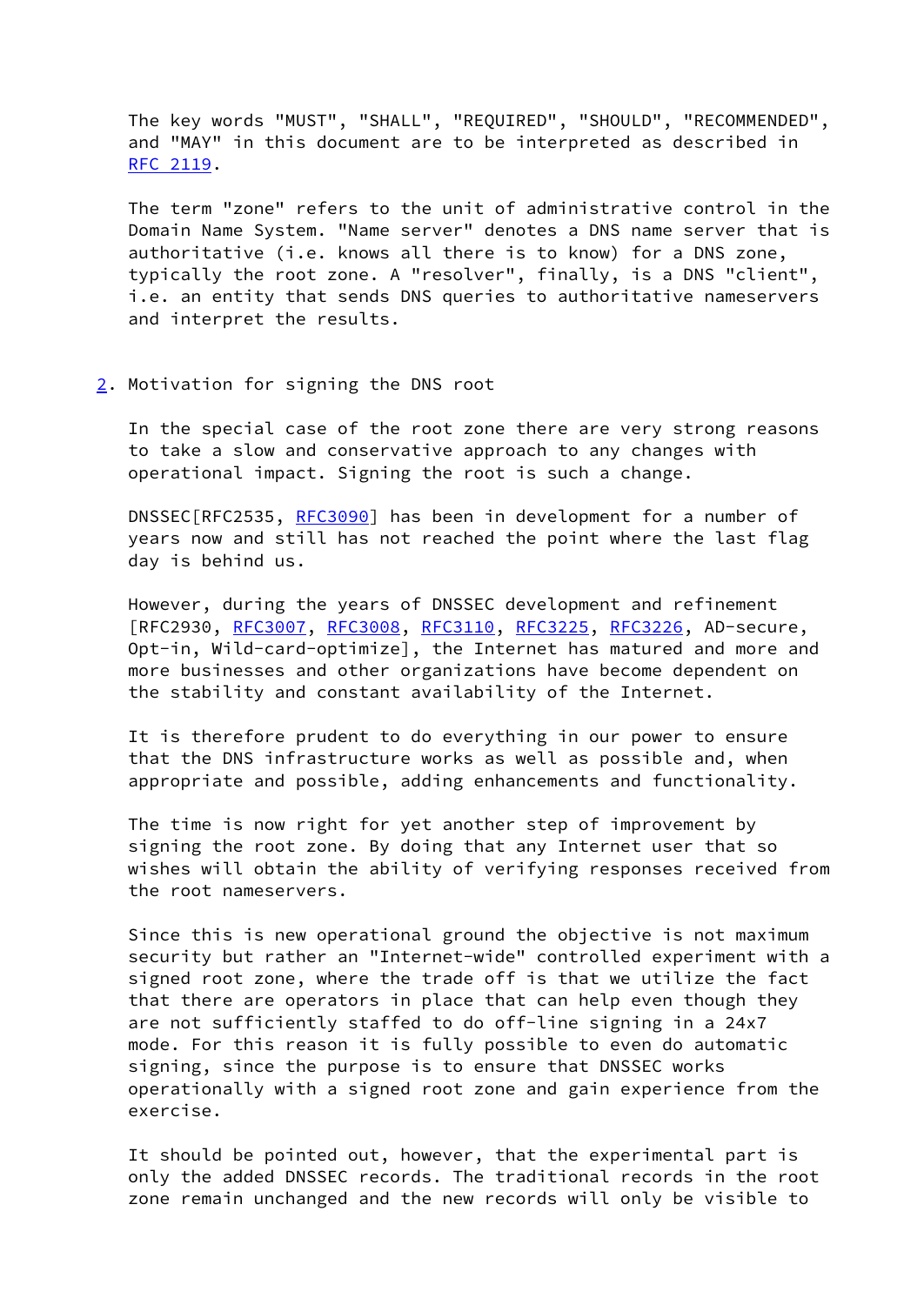DNSSEC-aware resolvers that explicitly ask to see these new records.

<span id="page-2-0"></span>[2.1](#page-2-0). Motivation for signing the root zone now

 The reason DNSSEC is not yet widely deployable is that the problem of key management remains unsolved, especially where communication between the zone administrators for a parent zone and child zone is required.

 However, during the past year a solution to this problem has been found (in the form of a new record type, DS aka Delegation Signer) [DS], discussed, implemented and tested. Therefore, it is finally reasonable to consider DNSSEC deployment to be a real possibility within the next 12 months.

 In the case of the root zone the particular importance of managing the transition with zero operational mistakes is a strong reason to separate the signing of the zone itself, with the associated key management issues, from the future management of signed delegations (of top level domains).

 Although support for Delegation Signer has been implemented and tested it is not yet generally available except experimentally. For this reason signed delegations for productions zones will have to wait a bit longer. Furthermore, it will take some time to ensure that the entire RSS aka Root Server System is capable of supporting the protocol changes that accompany the new support for Delegation Signer.

 By signing now it will be possible to work through the operational issues with signing the zone itself without at the same time having to manage the additional complexity of signed delegations. Also, by explicitly not supporting any signed delegations, it is also possible to recover in a graceful way should new operational problems turn up.

 Because of these operational and technical issues there is a "window of opportunity" to sign the root zone before the status of implementation of "full DNSSEC", including Delegation Signer support, change to "generally available", thereby increasing the pressure for signed delegations from the root zone.

### <span id="page-2-1"></span>[3](#page-2-1). Trust in DNSSEC Keys

 In the end the trust that a validating resolver will be able to put in a key that it cannot validate within DNSSEC will have to be a function of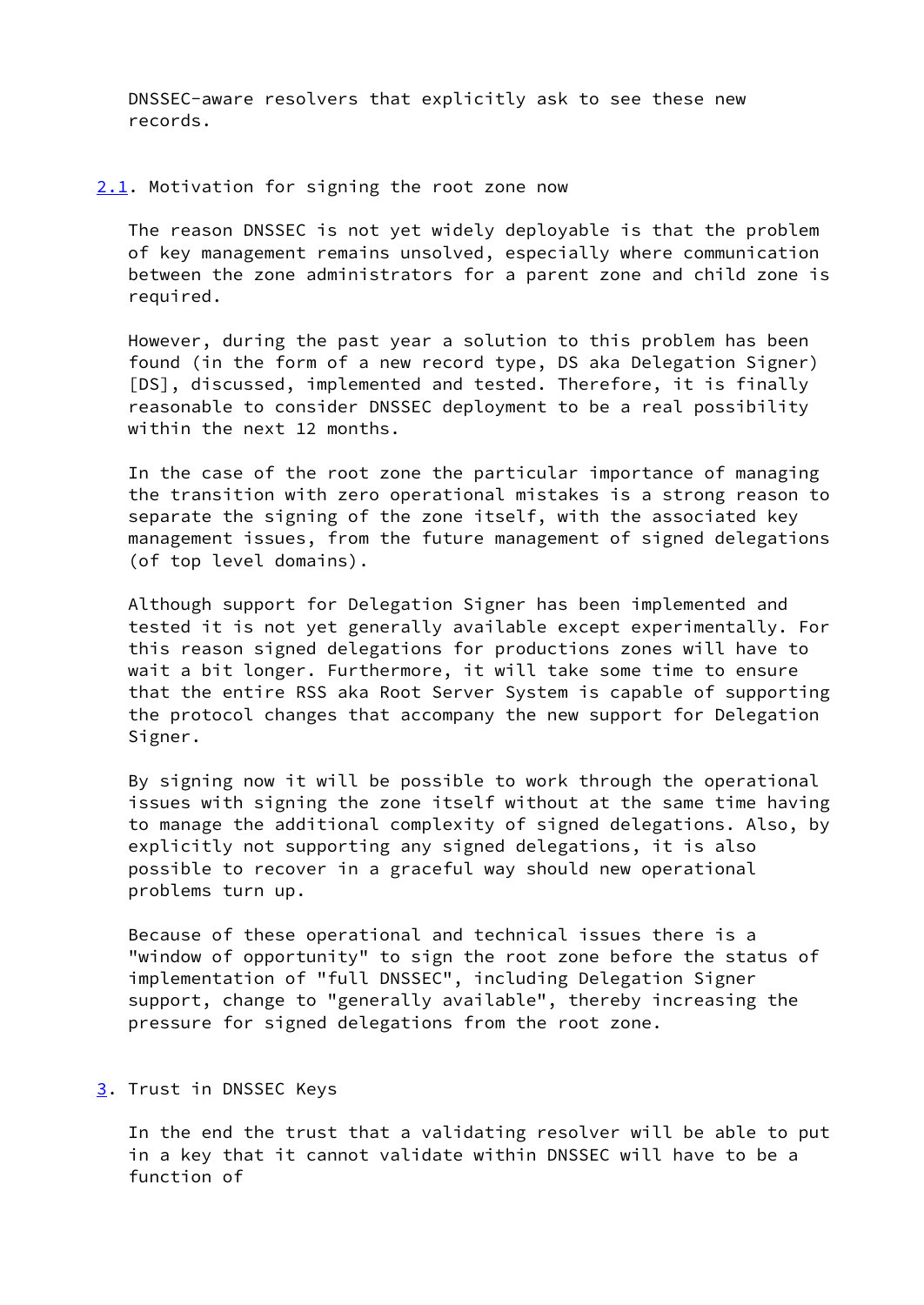- \* trust in the key issuer
- \* trust in the distribution method
- \* trust in extra, out-of-band verification

 For any security apex, i.e. a node in the DNS hierarchy that issues out-of-band "trusted keys", it is of critical importance that this function produces a positive result (i.e. the resolver gains sufficient confidence in the keys to decide to trust them). The particular case of the root zone is no different, although possibly it is more crucial than many other security apexes.

 To ensure that the resulting trust is maximized it is necessary to work with all the parameters that are available. In the case of the key issuer there is the possibility of chosing a key issuer that has a large "trust base" (i.e. is already trusted by a large fraction of the resolver population). However, it is also possible to expand the aggregated trust base by using multiple simultaneous key issuers, as described in [\[Threshold-Validation](#page-14-0)].

 Furthermore, with multiple trusted keys it will be possible for a validating resolver to optimize for the "right compromise" between

- \* maximum security (as expressed by all available signatures by all available keys verifying correctly
- \* maximum redundancy (as in the DNS lookup being validated if there is any signature by any trusted key available)

 Without multiple, independent trusted keys the rollover operation will always be a dangerous operation where it is likely that some fraction of the resolver population lose their ability to verify lookups (and hence start to fail hard). I.e. the validating resolver will be forced to adopt the "maximum security" policy, since there is no alternative.

 With multiple, independent trusted keys, however, it is possible to design for improved redundancy by trusting lookups that are only validated against a subset of the available keys. This will make rollovers much less risky to the extent that it will be possible to "survive" even emergency rollovers without any immediate configuration chagnes in the validating resolver.

## <span id="page-3-0"></span>[4](#page-3-0). Interim signing of the root zone

 At present all the authoritative servers for the root zone pull the zone from a primary master. I.e. any changes at the primary master will propagate via NOTIFY[RFC1996] and subsequent AXFR/IXFR[RFC1995, AXFR-clarify] to the slave servers.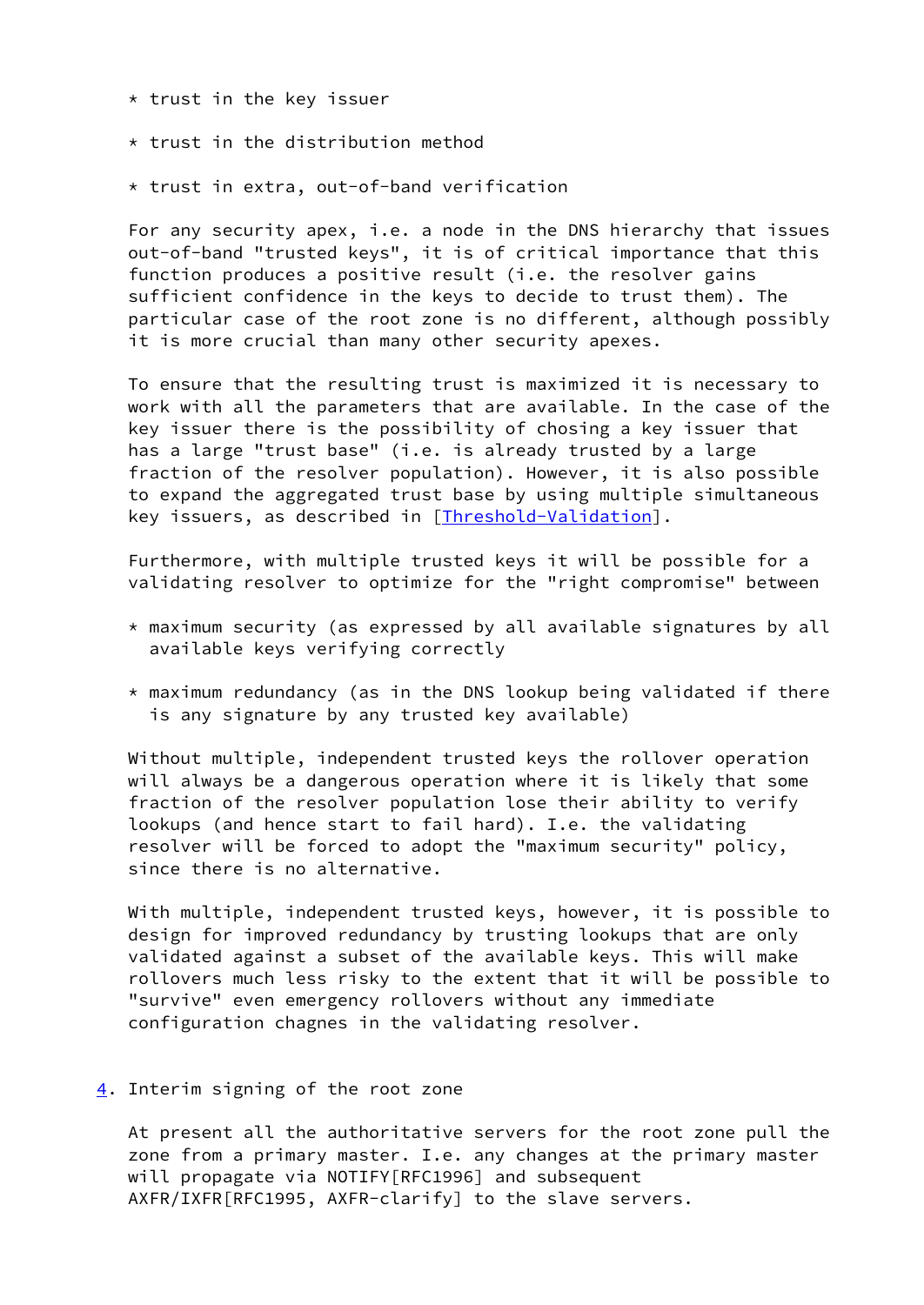Between the primary master and the slaves transactions are signed with TSIG[RFC2845] signatures. This mechanism is already in place, and there is operational experience with periodic key rollover of the TSIG keys.

#### <span id="page-4-0"></span>[4.1](#page-4-0). Design philosophy

 By introducing a signing step into the distribution of the zone file complexity is increased. To avoid introducing new single points of failure it is therefore important to ensure that any added or changed steps are as redundant as possible.

 The assumption is that the operators of the root servers are trusted and that consistency of the zone among the root servers is a crucial property that MUST be preserved in emergencies.

 To ensure that consistency is maintained new single points of failure SHOULD NOT be introduced by the signing step. Therefore a structure where several parties have the ability to sign the zone is proposed. Furthermore, such a design helps avoid any individual party becoming a de facto single zone signing authority.

### <span id="page-4-1"></span>[4.2](#page-4-1). Proposed new management structure for the root zone

 Taking into account the already existing infrastructure for management of TSIG keys and rollover of these keys the following structure is proposed:

- \* Day-to-day signing of the root zone is performed by a subgroup of the root server operators referred to as "signing operators". For this task individual, per-operator, Zone Signing Keys, ZSKs, are used.
- \* The set of Zone Signing Keys are signed by several Key Signing Keys, KSKs, at any particular time. The public part of KSKs in use have to be statically configured as "trusted keys" in all resolvers that want to be able to perform validation of responses.
- <span id="page-4-2"></span> $*$  Key rollover, the operation when an old KSK is exchanged for a new KSK, is managed with minimal overlap and on a frequent basis of no less than three times per year per KSK. The rollover schedule is chosen to be frequent enough to not make long-term trust possible while being low enough to not become operationally infeasible.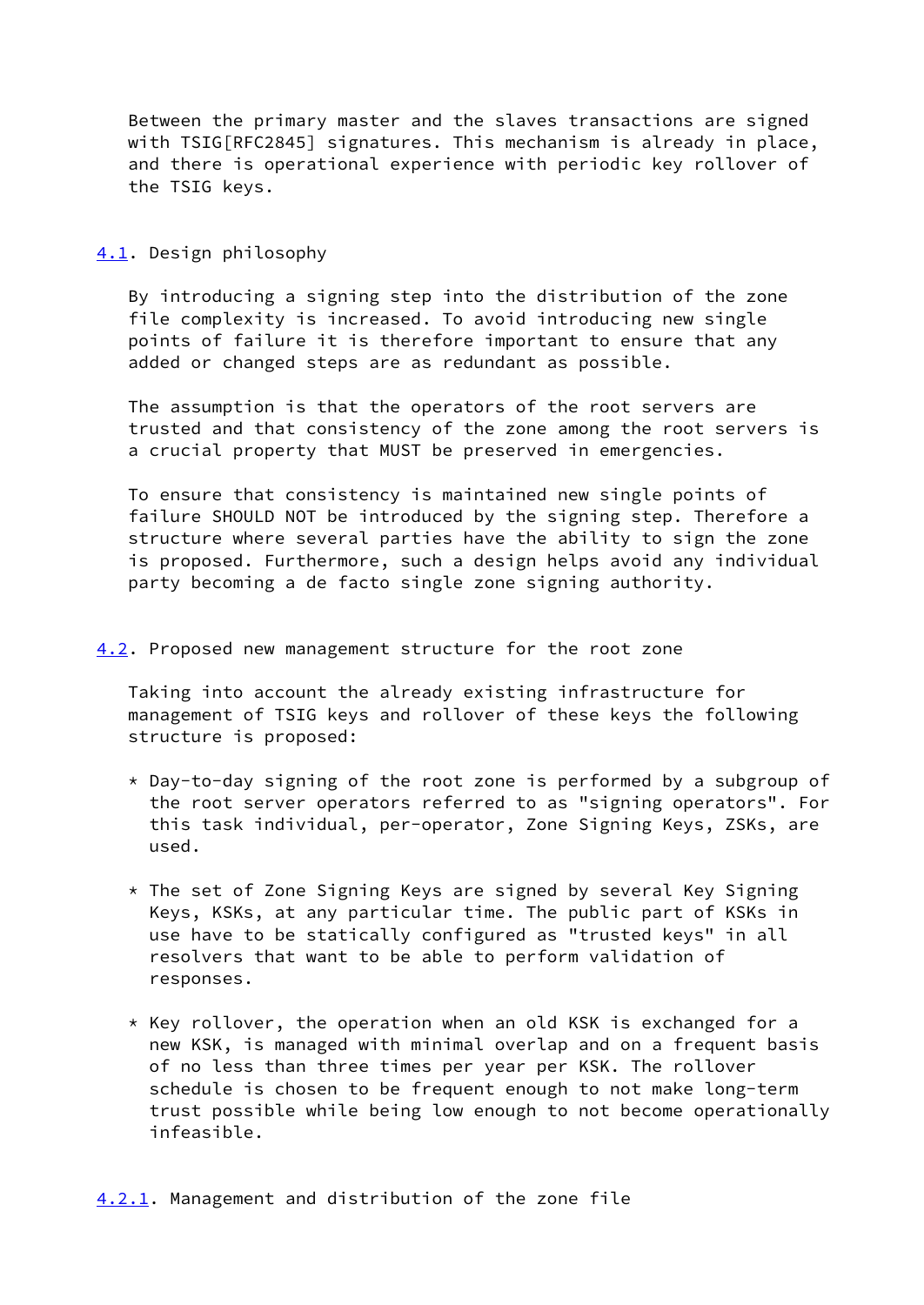The present, unsigned zone is published by the official slaves, the "root nameservers", transferring the zone securely from a primary master and subsequently using the data to respond to queries. This mechanism is changed into:

- $*$  The unsigned root zone is transferred securely from the primary master to a set of "signing primaries" managed by the operators participating in signing the zone. This is done via the traditional mechanisms NOTIFY + AXFR/IXFR + TSIG.
- $*$  The root nameservers change their configuration so that they replace the present, single, primary master as the source of the zone with a set of multiple possible "signing primaries" as masters that provide the signed zone.
- \* When a new, unsigned zone, is published by the primary master it will automatically be transferred to the pre-signing servers. The responsible operator will then sign the new zone and publish it from his signing primary. Since the serial number is higher than what the official root nameservers presently have the official root nameservers will all transfer the zone from this source (because of the redundant configuration with multiple possible masters for the signed zone).
- $*$  The operators that participate in signing rotate the signing responsibility among themselves. Should the responsible operator be unable to do this for any reason then any of the others are able to do the signing instead. Traceability is maintained since the zone signing keys are individual.
- \* To avoid having several "backup signing operators" possibly sign at exactly the same time backups are allocated "time windows" within which they are allowed to publish a signed zone.

With N signers, each signer is assigned a unique number R in  $\lceil1..N\rceil$ .

 $T = 2*k * ((S-R) \mod N)$ 

 T is time to wait in seconds, S current serial number. The length of the window is k, thereby separating each signing window with an interval where signing is not allowed.

 The constant k is used to create sufficient separation of the signers with respect to time used to sign and time needed to distribute the zone. A reasonable value for k would be in the order of 1800 seconds.

 \* Because the digital signatures in the signed root zone MUST NOT expire it is necessary to ensure that the unsigned zone does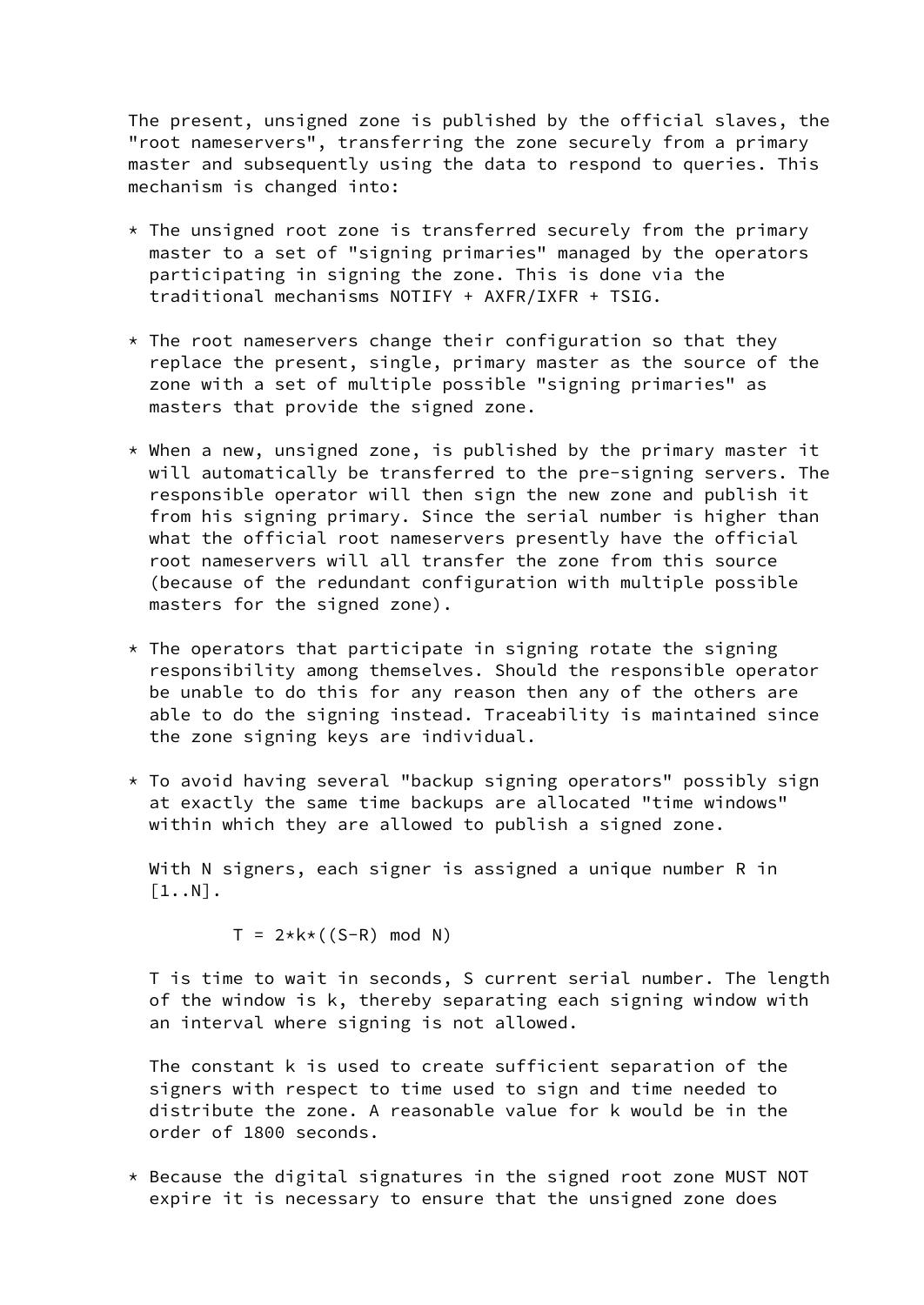change sufficiently often to cause new signing to occur within the validity period of the old signatures. This is most easily accomplished by a dummy update that only increments the serial number in the SOA record.

 This new requirement will not cause any operational problems, since in fact the root zone is maintained this way since several years back.

## <span id="page-6-0"></span>[4.2.2](#page-6-0). Management of the Key Signing Keys

 Key Signing Keys, KSKs, are periodically issued by a several "Key Signing Key Holders", KSK holders, individually. These KSKs consist of a private part that should always be kept secret and a public part that should be published as widely as possible since it will be used as a "trusted key" in resolver configurations.

 The public part of each KSK should be included in the keyset for "." as described in [\[Threshold-Validation](#page-14-0)]. I.e. the keyset will be the union of the public parts of all KSKs and all ZSKs, Zone Signing Keys.

- \* Each KSK holder should generate a sequence of KSKs where the public parts will be used to include in the keyset for "." and the private parts will be used for signing the keyset.
- \* Each KSK holder should, on request from the signing operators, send in the public part of the KSK. The union of the public parts of KSKs and the corresponding public parts of ZSKs, as collected by the signing operators, constitute a "keyset".
- \* Each KSK holder should, on request from the signing operators, sign the complete keyset with the private part of the associated KSK and send in the resulting signature to the signing operators for inclusion in the signed zone.

<span id="page-6-1"></span>[4.2.3](#page-6-1). Management of the Zone Signing Keys and the keyset signatures

 A subgroup of the root operators that choose to participate in signing the zone each hold an individual "Zone Signing Key", ZSK. The subgroup of operators may include all operators, but that is not necessary as long as a sufficient number to achieve redundancy in "signing ability" participates.

 $*$  The complete keyset (i.e. all the public parts of KSKs and ZSKs) should be signed by each KSK holder individually, generating a new signature for the keyset which is sent back to the signing operators via an out-of-band mechanism.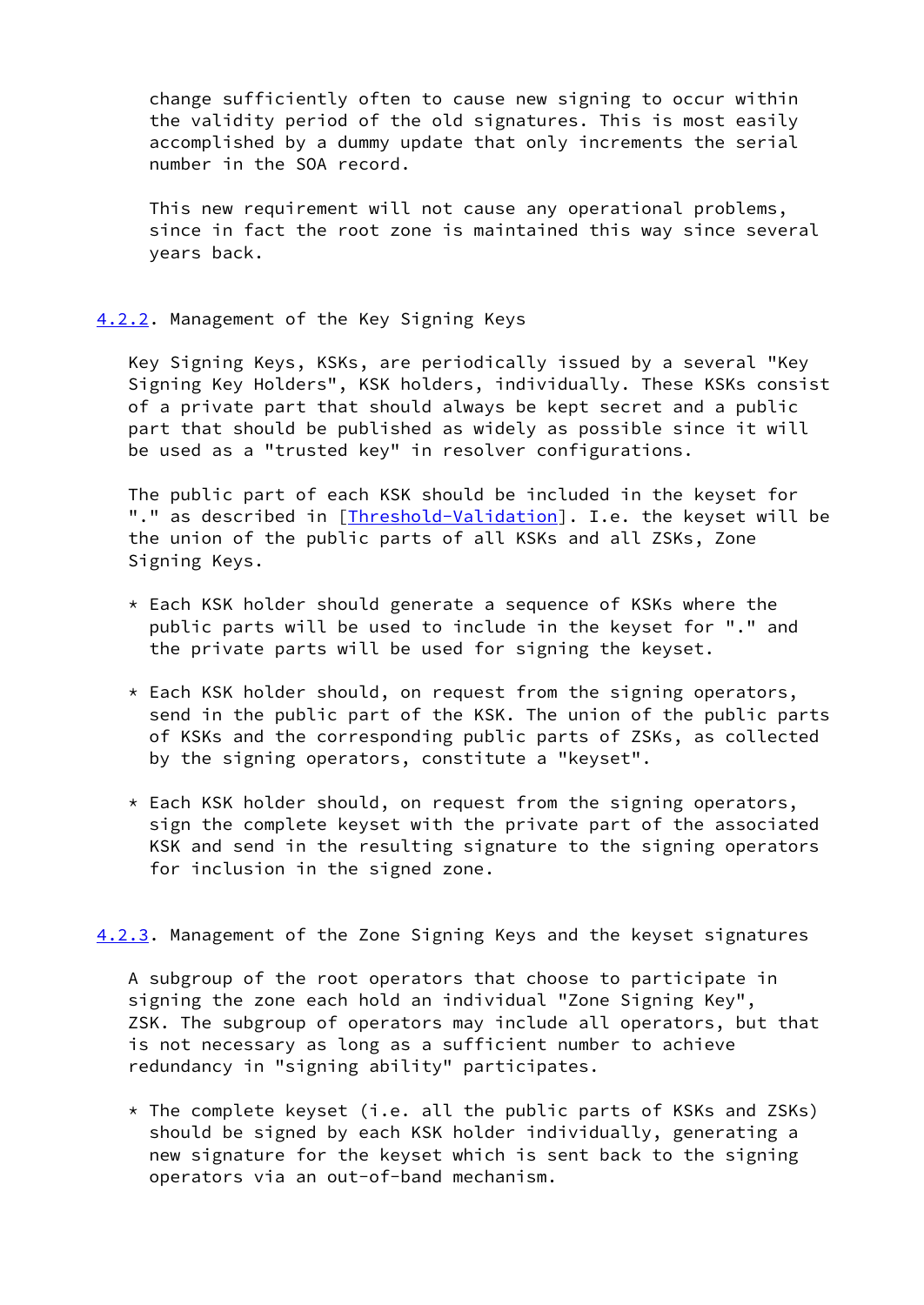- $*$  The signing operators should verify each received signature against the corresponding key in the keyset and, unless invalid, accept the signature into the set of signatures associated with this keyset as described in [[Threshold-Validation\]](#page-14-0).
- $*$  The signing operators should include one of the keysets together with all the KSK signatures in the zone file according to an agreed upon rotation schedule.

### <span id="page-7-0"></span>[4.2.4](#page-7-0). Management of key rollover

 The Key Signing Keys should, for this interim scheme, be relatively short-lived and rolled over frequently. The direct intent is that it should not be possible to put long term trust in the keys. Therefore, by design, every resolver that chooses to configure these as "trusted keys" (to be able to validate lookups) will have to change the configuration periodically.

This is, after all, only an interim method of root zone signing.

- \* Key rollover is executed by changing from one signed keyset to another. I.e. from a keyset signed by one set of KSKs to a keyset signed by a partially different set of KSKs. By not rolling all the KSKs at the same time redundancy is improved.
- $*$  Technically the signing operators are able to initiate key rollover, although except for the case of a suspected key compromise (with subsequent immediate key rollover) this ability should only be used according to an established schedule.
- \* New Key Signing Keys will be published as widely as possible, however exactly how and where to publish the keys is by itself an area where it is necessary to acquire more experience. Especially for the case of individual hosts and other devices this will be a significant issue to deal with.
- $*$  Since the keys expire within a few months the aim is to make it as difficult as possible to configure an interim key and then forget about it long enough to still trust an interim key when a long term design for signing the root zone emerges.

## <span id="page-7-1"></span>[4.2.5](#page-7-1). The role of the KSK holder

 With multiple KSKs it is possible to have multiple individual KSK holders. Each will perform the role of authenticating the identity of the signing operators, through the act of signing the keyset that includes the operator Zone Signing Keys.

The chain of authority that defines editorial control over the zone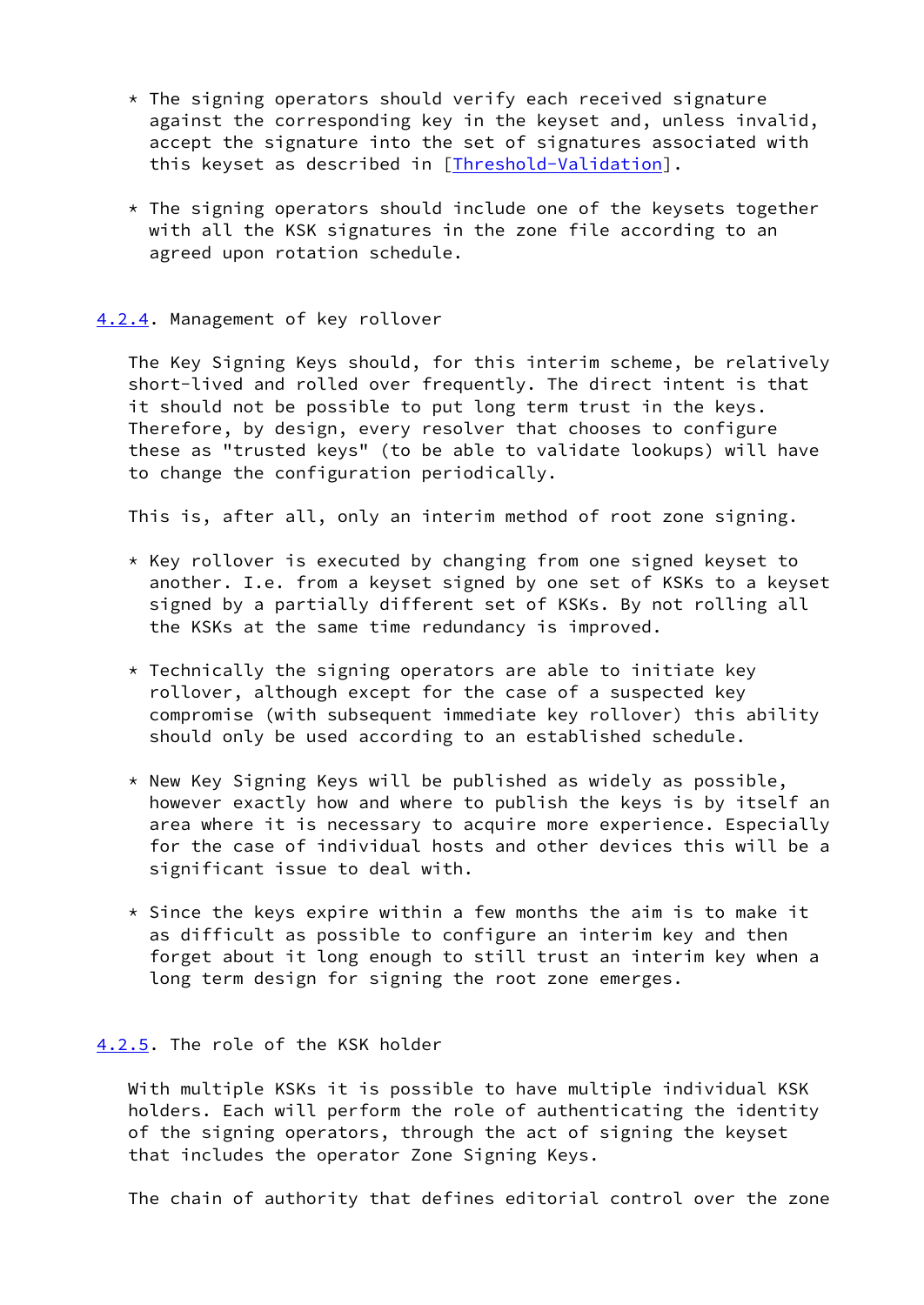contents is entirely separate from this and is in no way affected.

 I.e. the KSK holder is only asserting identity of the holders of ZSKs and does not in any way take part in issues regarding zone contents. In this respect the role of a KSK holder is much like that of a public notary or a Certificate Authority.

 The primary function that the KSK holder is performing is adding trust to the authenticity of the Zone Signing Keys and this trust has to be propagated down to validating resolvers. Therefore an obvious key characteristic of a KSK holder is that it should already be trusted by as large a fraction of the "resolver population" as possible. In this document that fraction is referred to as the "trust base" of a KSK holder.

The key characteristics of a KSK holder will be entities that

- \* already are trusted by some part of the "resolver population", i.e. have a "trust base"
- $*$  are multiple entities that complement each other (so that the aggregated "trust base" grows)
- $*$  are willing to help work on methods for distributing their trusted keys to the resolvers (hard problem)

 The requirement on the individual KSK holders is that they must be able to

- $*$  establish a secure out-of-band communication path in collaboration with the signing operators which will be used for authenticated exchange of the unsigned keyset and generated signatures
- \* periodically generate strong keys using a good random number generator
- \* manage their keys (i.e. use them for signing the operator keyset and keeping the private key appropriately secret)

#### <span id="page-8-0"></span>[4.2.5.6](#page-8-0). Suggestions for KSK holders

 Regional Internet Registries, RIRs, are suggested to be one suitable choice of KSK holders. However, since every KSK holder will act on its own there is no requirement that all RIRs participate, although more than one would be good. Other suitable KSK holders may exist and as long as the requirements are met more would be better within the packe size limitations that are discussed in [\[Threshold-Validation](#page-14-0)].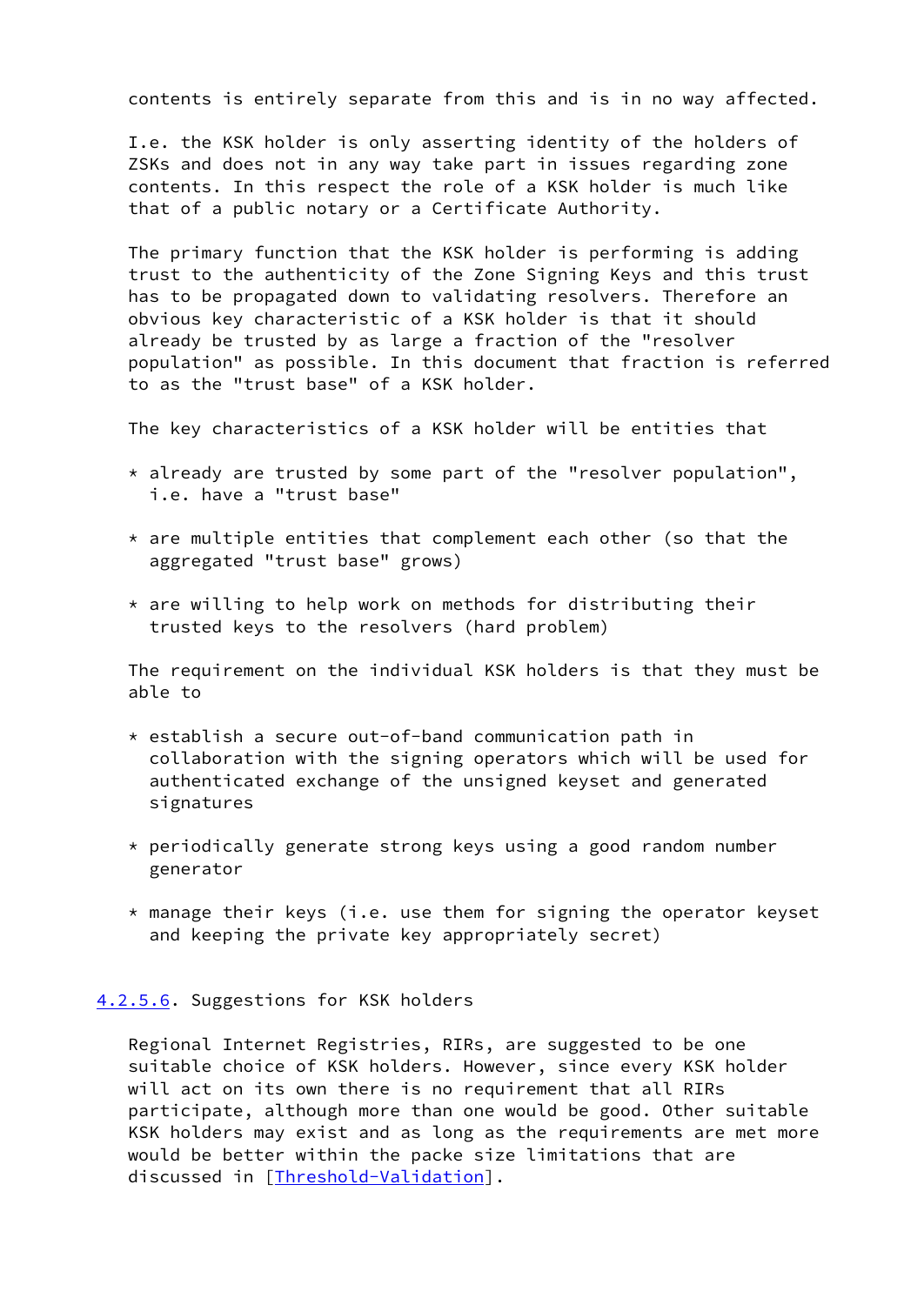The basis of the suggestion of RIRs is

- $*$  their neutrality
- \* their proven record of service to the Internet community
- $*$  that they don't have the domain name system as their primary field of activity
- $*$  their geographical diversity
- $*$  the fact that they are, by definition, not a single entity, but rather a collective of organizations.
- <span id="page-9-0"></span>[5](#page-9-0). Risk Analysis

 A change in the management of the root zone is always a risk. But that is all the more reason to do it carefully and after due consideration, rather than as a result of an immediate and urgent need. The gains of a signed root zone have to be judged against the added complexity of the signing step.

 However, added complexity, in one form or another, is basically unavoidable. It is possible to argue for or against implementation details, but in the end the benefits of a signed root will have to be compared against some amount of added complexity. If the cost or risk of this complexity is deemed to be too high, then it is not possible to sign the DNS root zone. If that is the conclusion; then it is obviously important to reach it as soon as possible.

 The same is true for the need for operational experience with a signed root zone. There is no method of acquiring this experience except by signing the root zone, so that is what is being proposed.

Some identified scenarios:

<span id="page-9-1"></span>[5.1](#page-9-1). What will the consequences of a signed root zone be for old resolver software?

 Nameservers that are authoritative for signed zones only give out these signatures when explicitly asked for them. Therefore, the presence of signatures in the root zone will not have any impact at all on the majority of resolvers on the Internet that does not validate lookups.

<span id="page-9-2"></span>[5.2](#page-9-2). What happens if a signing operator fails to sign the zone on time?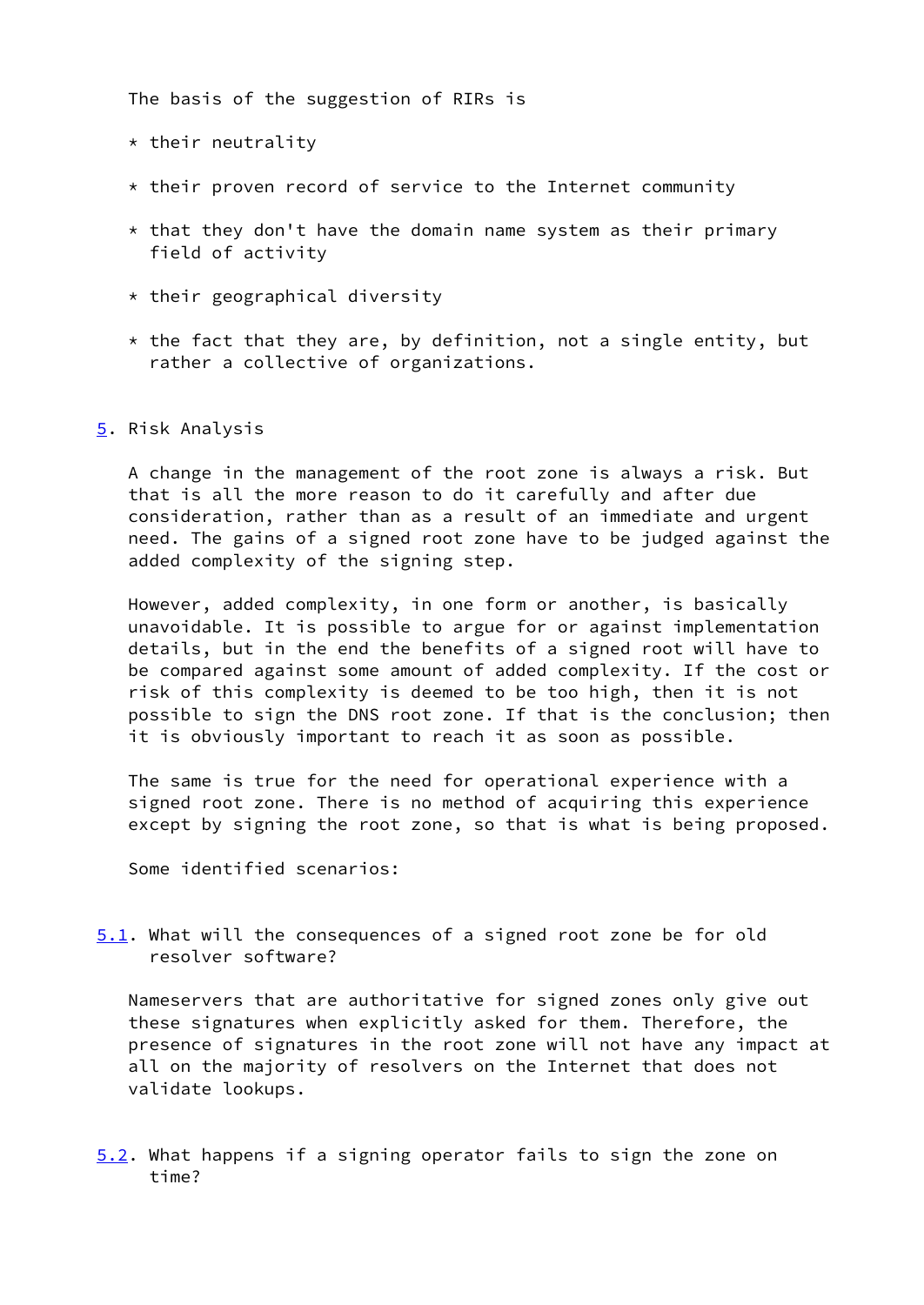Literally nothing. I.e. the root zone that is published will be the version prior to the last change. This is not believed to be a major problem, since all changes to the data in the root zone are characterized by long overlaps in time. Furthermore every change is preceded by an administrative process that takes several days or even weeks. Because of this, a failure to install a new version of the root zone for even so long as a day will not noticeably change the turn-around time for changes in the root zone.

<span id="page-10-0"></span>[5.3](#page-10-0). What happens if several signing operators by mistake sign the same version?

 Literally nothing. One signing operator will be first, according to the mechanism designed to separate the different backup signing operators described in 3.3.1. The signed zone published by this operator will be the version of the signed root zone that all the root nameservers pick up.

 When the second signing operator signs the zone the serial number in the zone will be unchanged, and therefore the root nameservers will not pick this zone up but instead stay with the first version.

<span id="page-10-1"></span>[5.4](#page-10-1). What happens if the unsigned zone is compromised between the primary master and the signing primaries?

 This is basically the same threat as the zone being compromised between the primary master and the root servers in the traditional unsigned case. To guard against this possibility every zone transfer is already protected by a TSIG signature.

 Because of this the root zone file cannot get transferred to the signing primaries unless the transaction signature matches, thereby proving that the zone contents are uncompromised. The consequence is that if the zone transfers are somehow compromised in transit, they will not get signed and therefore the published root zone will remain the signed version of the last uncompromised transfer.

<span id="page-10-2"></span>[5.5](#page-10-2). What are the security implications for the new "signing primaries"? Will they not have to be as secure as the primary master is now?

 Yes. However, the entire root server system is based upon trust, i.e. the entire Internet is trusting the present root server system because there is no alternative to doing that. This proposal is not about changing the need for trust in the root server system. It is about providing a method of determining authenticity of data, something that is presently missing.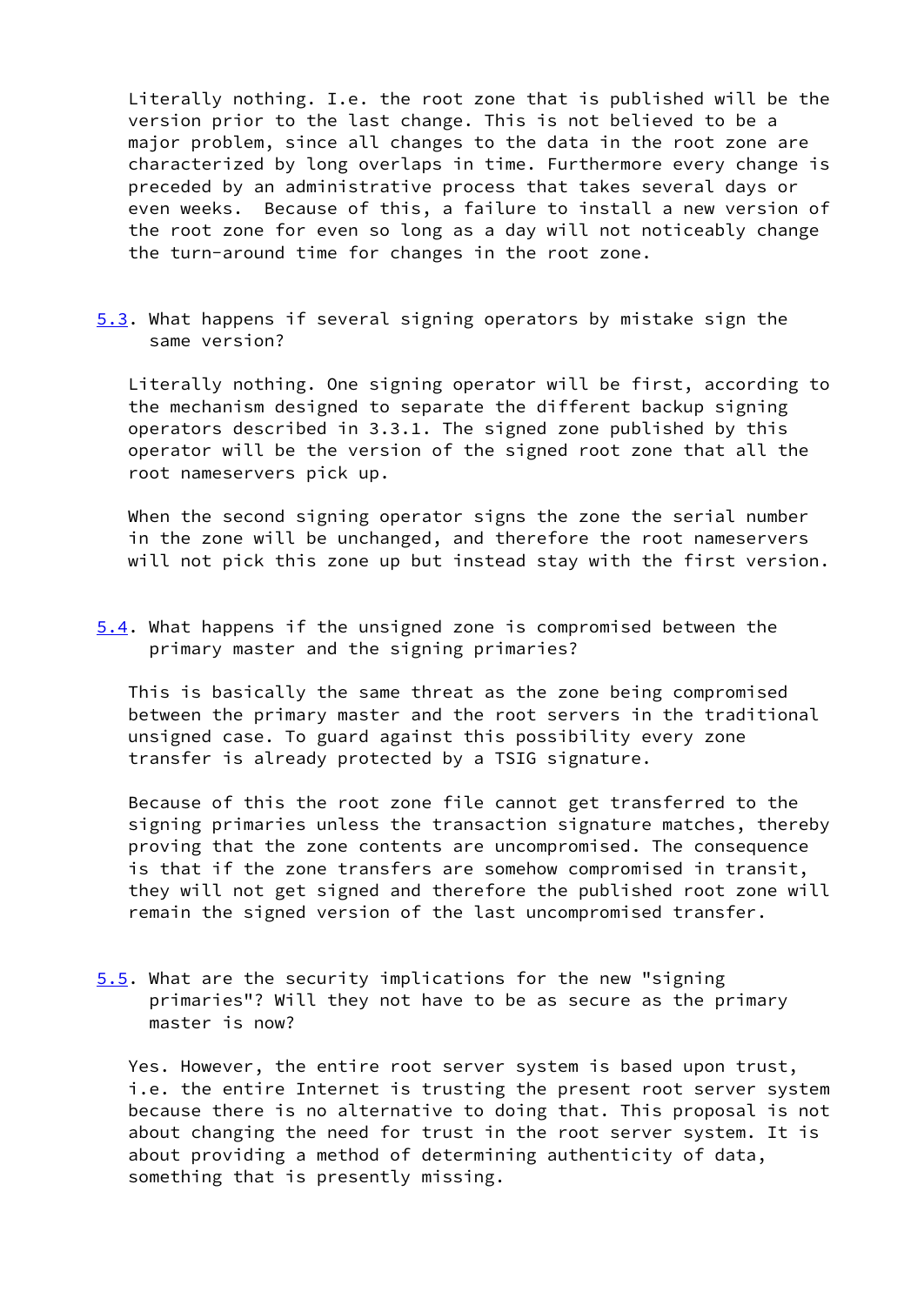The root operators are already trusted to provide a root server system based upon secure servers lacking validation mechanisms. It is therefore a bit difficult to argue for not trusting them to provide an improved system that adds exactly the lacking validation mechanisms on a basis of not trusting them to secure the servers involved. In both cases trust is involved, the difference is that in the latter case validation is possible.

 Furthermore, the proposed signing primaries will not need to have publicly known addresses (just as the present primary master is not publicly known), nor will they need to be able to communicate with anyone outside the well defined set of servers that are part of the root server system. Because of this it will be significantly easier to secure the signing primaries than the already present task of securing the DNS root nameservers.

<span id="page-11-0"></span>[5.6](#page-11-0). What happens if a Zone Signing Key is compromised?

 If this happens it is necessary to do an emergency rollover of the keyset that includes the compromised key. I.e. the old keyset (and its signatures) is replaced by a new keyset containing new ZSKs but the same, uncompromised, KSKs and its signatures. Then the root zone is re-signed using one of the new Zone Signing Keys.

 This problem is not unique to a signed root zone, it is inherent in any activity involving cryptographic keys.

 Also note that there will be no need to change any configuration in the resolver end. The rollover is an entirely atomic operation inside the management structure of the root zone.

<span id="page-11-1"></span>[5.7](#page-11-1). What happens if a Key Signing Key is compromised?

 Depending on the trust model used by individual validating resolvers one of two things will happen.

 Resolvers that through local policy have chosen to trust this KSK alone will need to change their configuration to instead trust other KSKs, either available from other KSK holders or a new trusted key made available by the same KSK holder that held the compromised key.

 Resolvers that have chosen to require multiple signatures by KSKs for the root zone will not have to do any emergency key rollover at all, since validation of lookups will still work, based upon the integrity of the other trusted keys that have not been compromised.

 In the management end it is necessary to do an emergency rollover of the keyset including the compromised key and the suggested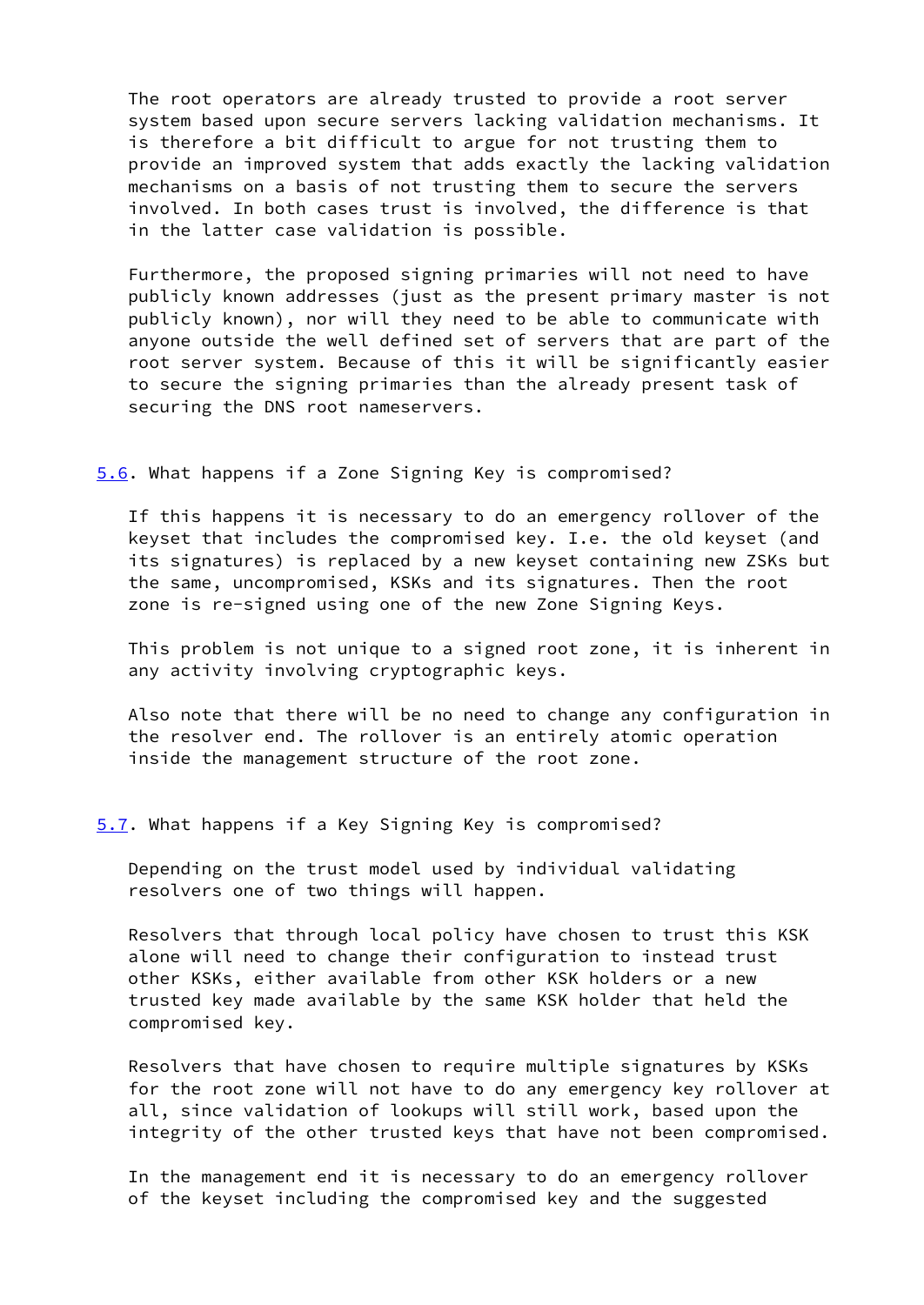method is by switching to a keyset that only changes the compromised KSK and the ZSKs and keeps all other KSKs. Such keysets should be prepared and signed in advance.

 The new signed keyset is added to the root zone and then the zone is re-signed using one of the new Zone Signing Keys. In this case, since a Key Signing Key is changed, every resolver that choose to trust that KSK holder will over time have to configure the new key to be able to validate lookups.

 This problem is not unique to a signed root zone, it is inherent in any activity involving cryptographic keys.

<span id="page-12-0"></span>[5.8](#page-12-0). Does the out-of-band communication between the signing operators and the RIRs holding the key-signing keys add a new failure mode?

 Yes. The traditional DNSSEC design assumes that (for an arbitrary zone, not particularly for the root zone) the key-signing key is managed by the same entity that manages the operator keys and hence no communication issue exists.

 In this case it is important that the signing operators do not hold the responsibility for the key-signing keys. The root server operators should only act as a "publishing service" for the root zone contents, not as the entity that verifies correctness of the published data.

 However, apart from established secure methods of out-of-band communication being available, there is also the very real possibility of managing these exchanges with actual eye-to-eye contact. Representatives for the RIRs and the root server operators already meet on a regular basis during IETF meetings and the different RIR meetings.

#### <span id="page-12-1"></span>[6](#page-12-1). Security Considerations

 Signing the DNS root zone is all about security. A signed root zone may aid applications and organizations all over the Internet in improving their security by enabling validation of DNS lookups.

 Signing the root zone does add a new management step and therefore it is important to ensure that possible failures in this management step does not leave the published root zone in a state that is actually worse than the original unsigned state.

 The various failure modes that have been identified all show this property of not being any worse than the unsigned case.

There is however one scenario that changes drastically with the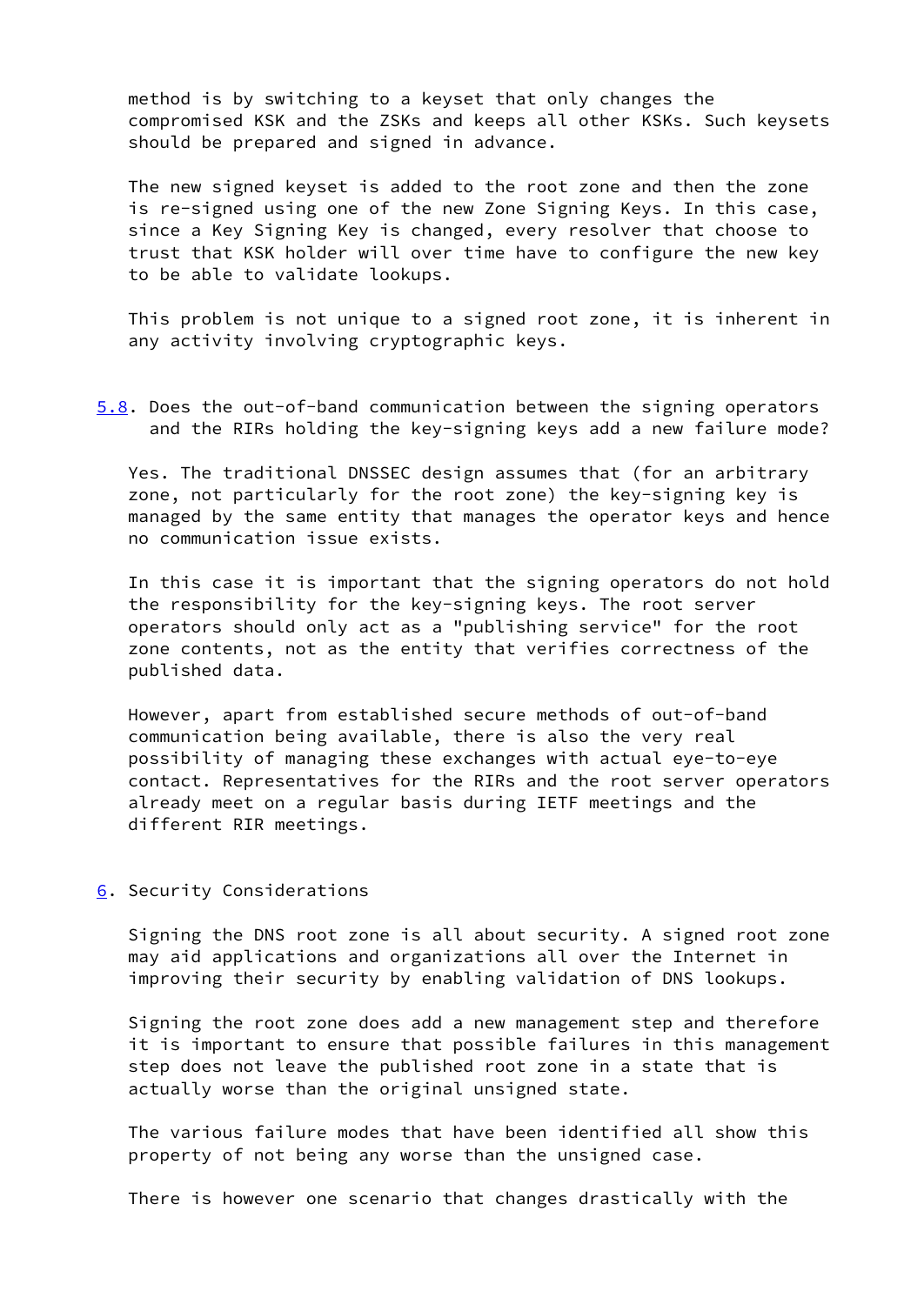proposed distributed signing scheme and that is the consequences of one signing operator intentionally changing the contents of the root zone prior to the actual signing. In the unsigned case this will cause the root zone to become inconsistent (i.e. the responses vary depending upon which server it comes from), while in the signed case the root zone will remain consistent but with erroneous data in it.

 It is my belief (this is impossible to prove) that the risk of human error among the operators, however small, is still far greater than the risk of willful misconduct. Therefore, the proposed design that enforces consistency among the roots, is actually also an improvement in stability and security.

Se further [section 4](#page-3-0) for a more complete risk analysis.

<span id="page-13-0"></span>[7](#page-13-0). IANA Considerations

NONE.

- <span id="page-13-1"></span>[8](#page-13-1). References
- <span id="page-13-2"></span>[8.1](#page-13-2). Normative.
	- [RFC2535] Domain Name System Security Extensions. D. Eastlake. March 1999.
	- [RFC3090] DNS Security Extension Clarification on Zone Status. E. Lewis. March 2001.
	- [RFC1995] Incremental Zone Transfer in DNS. M. Ohta. August 1996.
	- [RFC1996] A Mechanism for Prompt Notification of Zone Changes (DNS NOTIFY). P. Vixie. August 1996.
	- [RFC2845] Secret Key Transaction Authentication for DNS (TSIG). P. Vixie, O. Gudmundsson, D. Eastlake, B. Wellington. May 2000.

<span id="page-13-3"></span>[8.2](#page-13-3). Informative.

- [RFC2930] Secret Key Establishment for DNS (TKEY RR). D. Eastlake. September 2000.
- [RFC3007] Secure Domain Name System (DNS) Dynamic Update. B. Wellington. November 2000.
- [RFC3008] Domain Name System Security (DNSSEC) Signing Authority. B. Wellington. November 2000.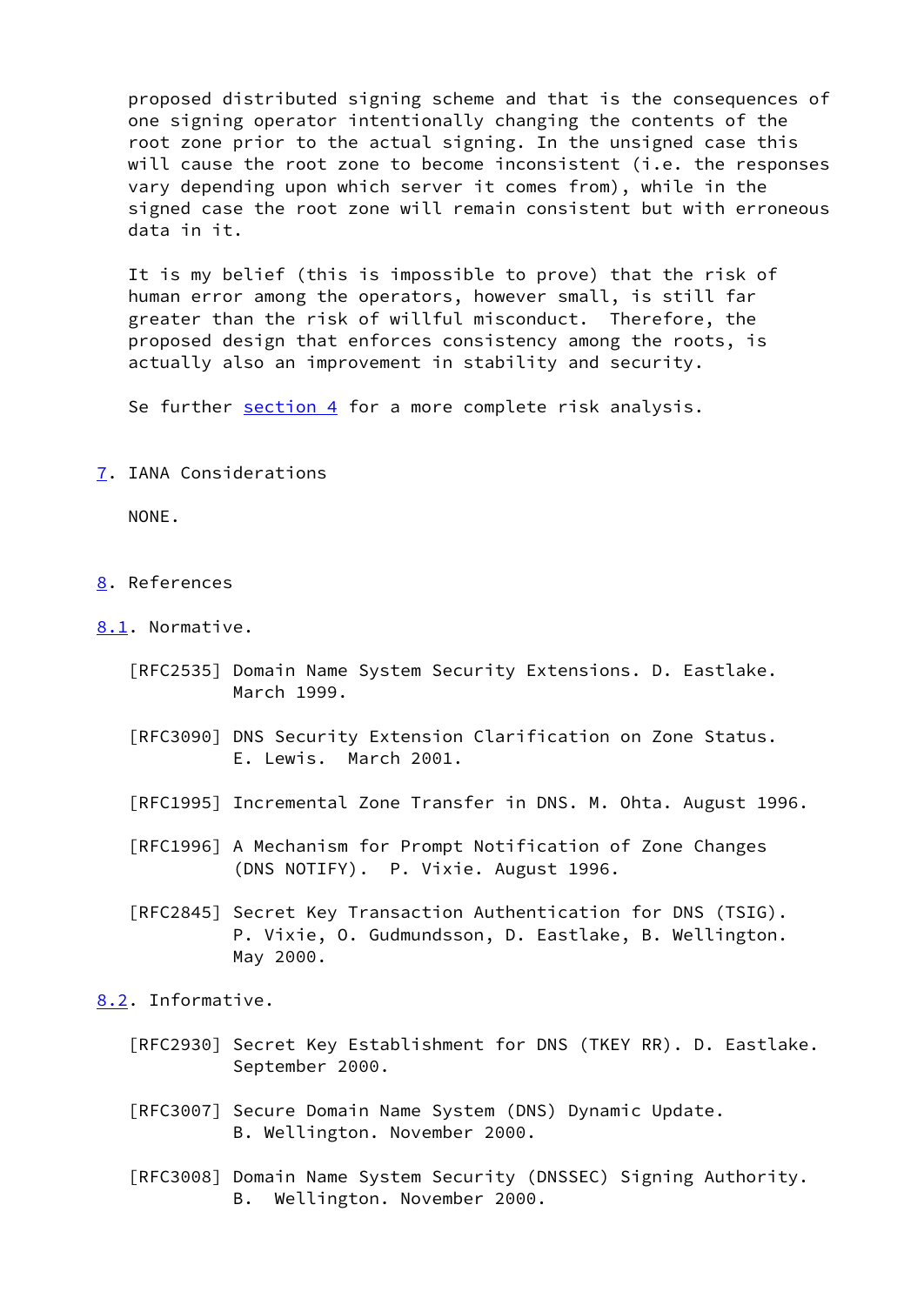- [RFC3110] RSA/SHA-1 SIGs and RSA KEYs in the Domain Name System (DNS). D. Eastlake 3rd. May 2001.
- [RFC3225] Indicating Resolver Support of DNSSEC. D. Conrad. December 2001.
- [RFC3226] DNSSEC and IPv6 A6 aware server/resolver message size requirements. O. Gudmundsson. December 2001.
- [Delegation-Signer] Delegation Signer Resource Record. O. Gudmundsson. October 2002. Work In Progress.
- [AXFR-clarify] [draft-ietf-dnsext-axfr-clarify-NN.txt](https://datatracker.ietf.org/doc/pdf/draft-ietf-dnsext-axfr-clarify-NN.txt) DNS Zone Transfer Protocol Clarifications. A. Gustafsson. March 2002. Work In Progress.
- [AD-secure] [draft-ietf-dnsext-ad-is-secure-NN.txt](https://datatracker.ietf.org/doc/pdf/draft-ietf-dnsext-ad-is-secure-NN.txt) Redefinition of DNS AD bit. B. Wellington, O Gudmundsson. June 2002. Work In Progress.
- [Opt-In] [draft-ietf-dnsext-dnssec-opt-in-NN.txt](https://datatracker.ietf.org/doc/pdf/draft-ietf-dnsext-dnssec-opt-in-NN.txt) DNSSEC Opt-In R. Arends, M Kosters, D. Blacka. June 2002. Work In Progress.
- [Wild-card-optimize] [draft-olaf-dnsext-dnssec-wildcard](https://datatracker.ietf.org/doc/pdf/draft-olaf-dnsext-dnssec-wildcard-optimization-NN.txt) [optimization-NN.txt](https://datatracker.ietf.org/doc/pdf/draft-olaf-dnsext-dnssec-wildcard-optimization-NN.txt) DNSSEC Wildcard optimization. O. Kolkman, J. Ihren, R. Arends. September 2002. Work In Progress.

<span id="page-14-0"></span> [Threshold-Validation] [draft-ihren-dnsop-threshold-validation-00.txt](https://datatracker.ietf.org/doc/pdf/draft-ihren-dnsop-threshold-validation-00.txt) Threshold validation: A Mechanism for Improved Trust and Redundancy for DNSSEC Keys. J. Ihren. February 2003. Work In Progress.

<span id="page-14-1"></span>[9](#page-14-1). Acknowledgments.

 To help me produce this document I have received lots and lots of comments from many people around the Internet with suggestions for lots and lots sorely needed improvements. Among the folks who helped out are, in no particular order: Paul Vixie, Bill Manning, Olafur Gumundsson, Rob Austein, Patrik FMItstr÷m, Olaf Kolkman, Harald Alvestrand, Suzanne Woolf, John M. Brown, Lars-Johan Liman and M**ans Nilsson.** 

<span id="page-14-2"></span>[10.](#page-14-2) Authors' Address

Johan Ihr**M**n Autonomica AB